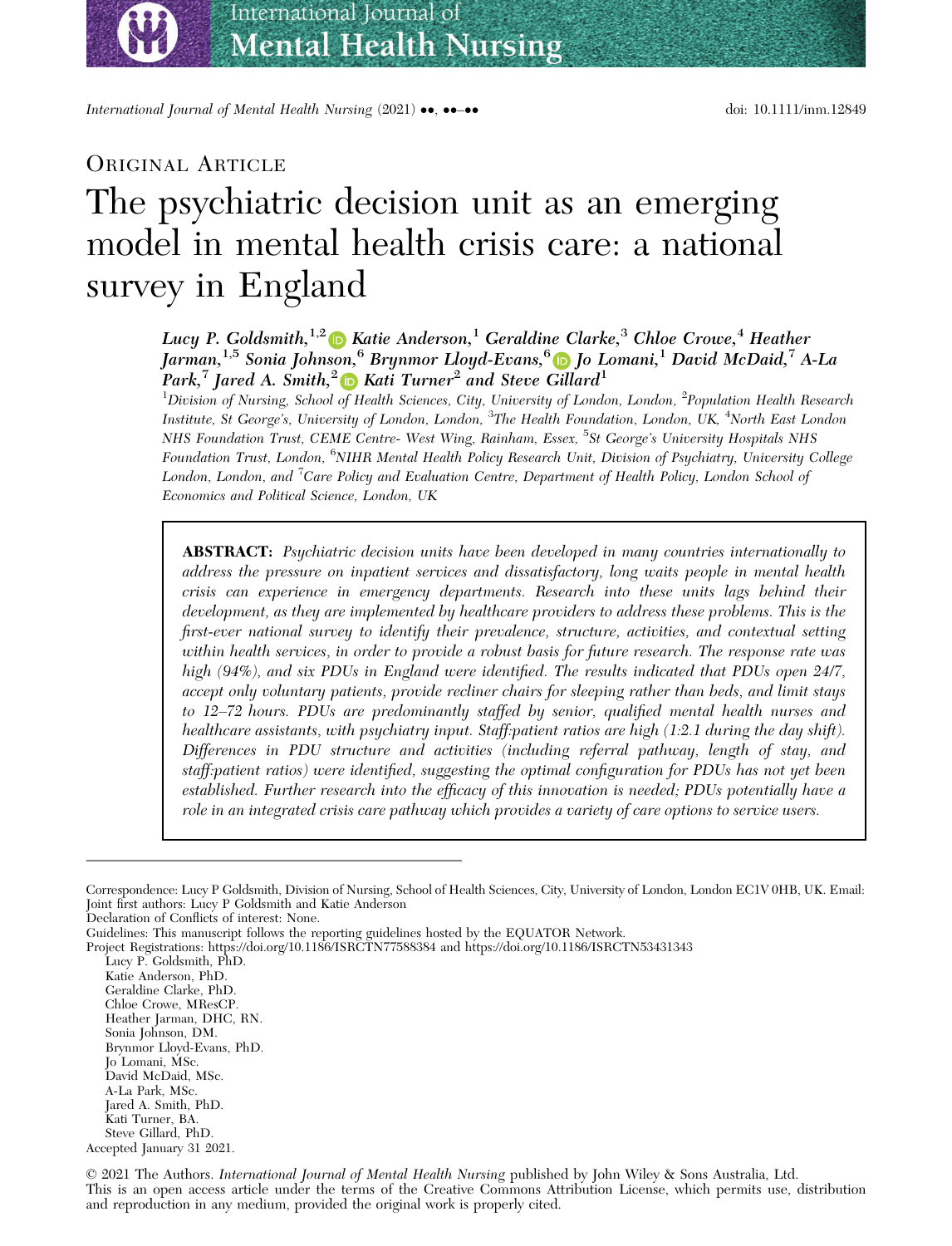KEY WORDS: crisis care, crisis unit, emergency, mental health decision units, psychiatric decision unit.

### INTRODUCTION

Mental health crisis care is under intense pressure internationally and in the UK (Royal College of Psychiatrists 2019). Internationally, visits to the emergency department (ED) for mental health issues are increasing while the number of available beds is decreasing, resulting in challenges for the ED system (Fleury et al. 2019) and lengthy waits (Nicks & Manthey 2012). Inpatient stays can be costly (McCrone et al. 2009), detrimental (Thibaut et  $al.$  2019), and unnecessary for around 17% of referred individuals (Stulz et al. 2015). The effectiveness, cost-effectiveness, and outcomes of short stays on psychiatric wards followed by early discharge are unclear (Clibbens et al. 2018). Service users can feel powerless to influence their crisis care – advance care directives (written by service users with a carer or mental health professional in advance of a crisis) are only accessed in about 20% of crisis events (Srebnik & Russo 2008), although joint crisis plans, (developed in collaboration between service users and the mental health team, typically for people who frequently experience crisis) may be more commonly accessed by services. Feeling respected, basic comforts, and shared decision-making are priorities for service users (Thomas et al. 2018), and therefore should be reflected in the aims of crisis care services, and the design and development of new services. Within this context, Psychiatric Decision Units (PDUs) are emerging as an operational strategy to reduce the pressure on the ED and psychiatric inpatient wards. The units, also known as Psychiatric Emergency Services or Crisis Stabilization Units, have been introduced in the United States (Zeller et al. 2014), Luxembourg (Damsa et al. 2005), Australia (Braitberg et al. 2018), Singapore (San Thinn et al. 2015), and the United Kingdom (Goldsmith et al. 2020; Trethewey et al. 2019).

In the United Kingdom, wards are occupied at above recommended levels (Crisp et al. 2016). The lack of available beds contributes to long delays at the ED. Psychiatric presentations at ED are over 6 times more likely than physical presentations to breach the maximum four-hour waiting time target (NHS England 2014), leading to stressful experiences

for patients. Policy development documents – from the state healthcare provider and a joint statement from stakeholders and service providers – call for evaluation of new models of crisis care (Department of Health & Concordat Signatories 2014; NHS England 2014). These units have been developed organically, from healthcare providers, not from research. Before the effect of PDUs can be established, there is a need for a clear description of the PDU model, including identification of key variables in unit configuration and function, and an understanding of how PDUs fit alongside other services in the crisis care pathway.

## METHOD

#### Design

We conducted a national survey to identify the prevalence and operational structure of decision units in England, and how they integrate with the local stateprovided (National Health Service; NHS) crisis care provision. A PDU was defined as a dedicated space in which assessment can be conducted and treatment plans were developed for patients in mental health crisis and accessing emergency services (e.g. ED). The dedicated space must be separate to the ED and psychiatric wards. To minimize non-responses, a formal freedom of information request was employed, as our questions are compatible with this type of request and under UK legislation, government organizations are legally required to respond.

#### Participants

Participants were NHS freedom of information officers or managers within NHS mental health services, and the position of the respondent was recorded.

# Measures

To determine how to define PDUs for the survey, an iterative cycle of questionnaire development and revision, including information gathering about PDUs was conducted. A 29-item questionnaire to establish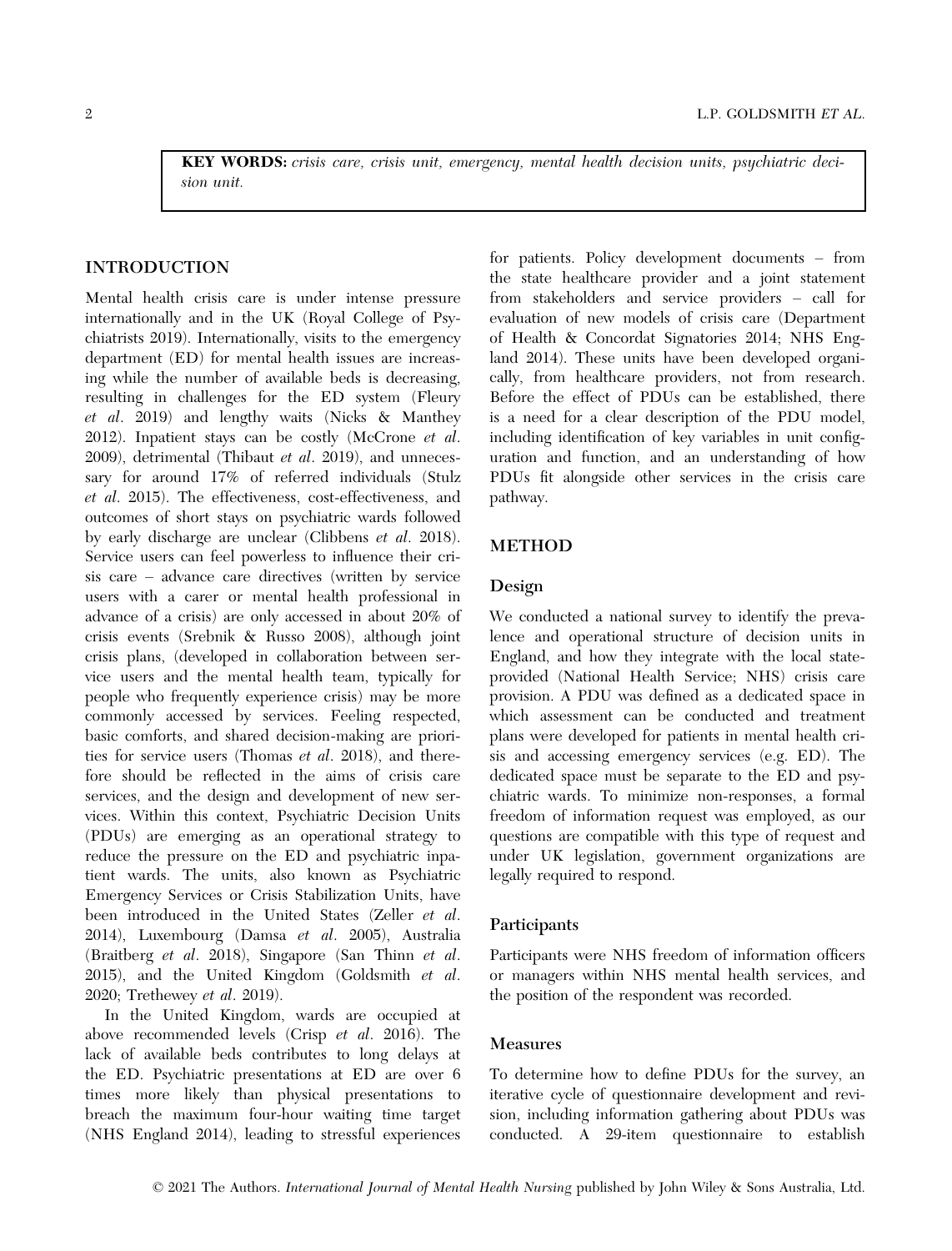whether the trust (the NHS serving a local geographical area) has a PDU was developed. The questionnaire identified the operational structure of PDUs. Quantitative questions included capacity, length of stay, referral sources, and staffing. Further quantitative questions included the presence or absence of alternative assessment provision, for example a triage ward or non-hospital-based (community) assessment service (a mental health assessment service operating in the community). Brief open responses included questions about any other services co-located with the PDU and the aims of the PDU. The questionnaire is available as an online Data S1.

#### Procedures

We used a publicly available list of freedom of information (FOI) email addresses for NHS mental health trusts (Burgess 2019). The request was sent to trusts by email for completion using Limesurvey, a secure online survey system, and trusts were allowed to complete the survey in a paper format when requested. Where trusts failed to acknowledge the FOI request within 7 days or provide their survey response within 20 working days, they were recontacted by a member of the research team. For the purpose of accuracy, data were cross-checked against data from a large survey of crisis care services where data were available, checking for consistency in PDU location and name (University College London 2020). The process for addressing incomplete or conflicting responses was to additionally look at trust websites (which detail available services) and to request clarification from trusts. Data regarding planned or decommissioned PDUs were followed up with additional questions, for example to ascertain the reasons for the commissioning or decommissioning. The survey took place between September – December 2019. This study was undertaken as part of a wider research project, described in detail in the implications for research section of the discussion. Ethical approval for that study, provided by East Midlands Leicester South Research Ethics Committee (19/EM/0226), indicated that informed consent could be inferred from survey completion, and separate consent procedures were not required.

#### Analysis

Quantitative data were summarized using descriptive statistics. Qualitative data, for example 'planned PDUs', were simply summarized using narrative synthesis.

# RESULTS

Survey responses were obtained from 50 of 53 trusts with a relevant remit (94% response rate). PDUs were present in a relatively small number of trusts, six (12% of trusts), with a further two planned but yet to open. The locations of the trusts which have a PDU are Sheffield, Lincolnshire, Birmingham, Coventry and Warwickshire, South West London, and Sussex. Of the PDUs planned, one is for Nottinghamshire, and one is for Rotherham, Doncaster, and South Humber. Four decommissioned PDUs were identified – one in Leeds and three in the Lancashire trust. The survey was completed by freedom of information officers, acute care pathway leads, service directors, and lead nurses.

The context of the PDUs within services, specifically, components of the crisis care pathway are shown in Table 1. Comparing the second and third columns in Table 1 reveals that trusts with a PDU were approximately twice as likely than trusts without PDU to have several crisis services, including crisis houses, crisis cafés or crisis drop-in services, and acute day units. About half of trusts have hospital-based assessment services without overnight stays, and this is the same whether a trust has a PDU or not. The percentage of trusts with short-stay assessment wards was similar across trusts which have and do not have a PDU. All six PDUs were located within psychiatric hospitals (defined as psychiatric services with wards, as opposed to community services) (Table 2) and all but one were colocated with a 'place of safety' (a short-stay facility used to transfer service users from police custody to health services). Regarding pathways into the unit, all PDUs accepted referrals from liaison psychiatry, with the majority accepting referrals from crisis resolution and home treatment teams and street triage (an outreach service run by the police and mental health services). However, substantial heterogeneity of pathways was also identified: referrals from third or voluntary sector services, police, G.P. approved mental health professional, or self-referral when included in crisis care plan, were each only available at one trust. The majority of units were designed to reduce pressure on ED, and half were designed to reduce inpatient admissions. Two PDUs had aims not shared by the other PDU – to reduce out of area placements; improve the patient experience. All PDUs facilitated overnight stays with partitioned areas for sleeping in recliners rather than beds, and a capacity of 4-8 service users. All units only accepted voluntary patients. The majority of PDUs aimed to deliver both assessment and therapeutic input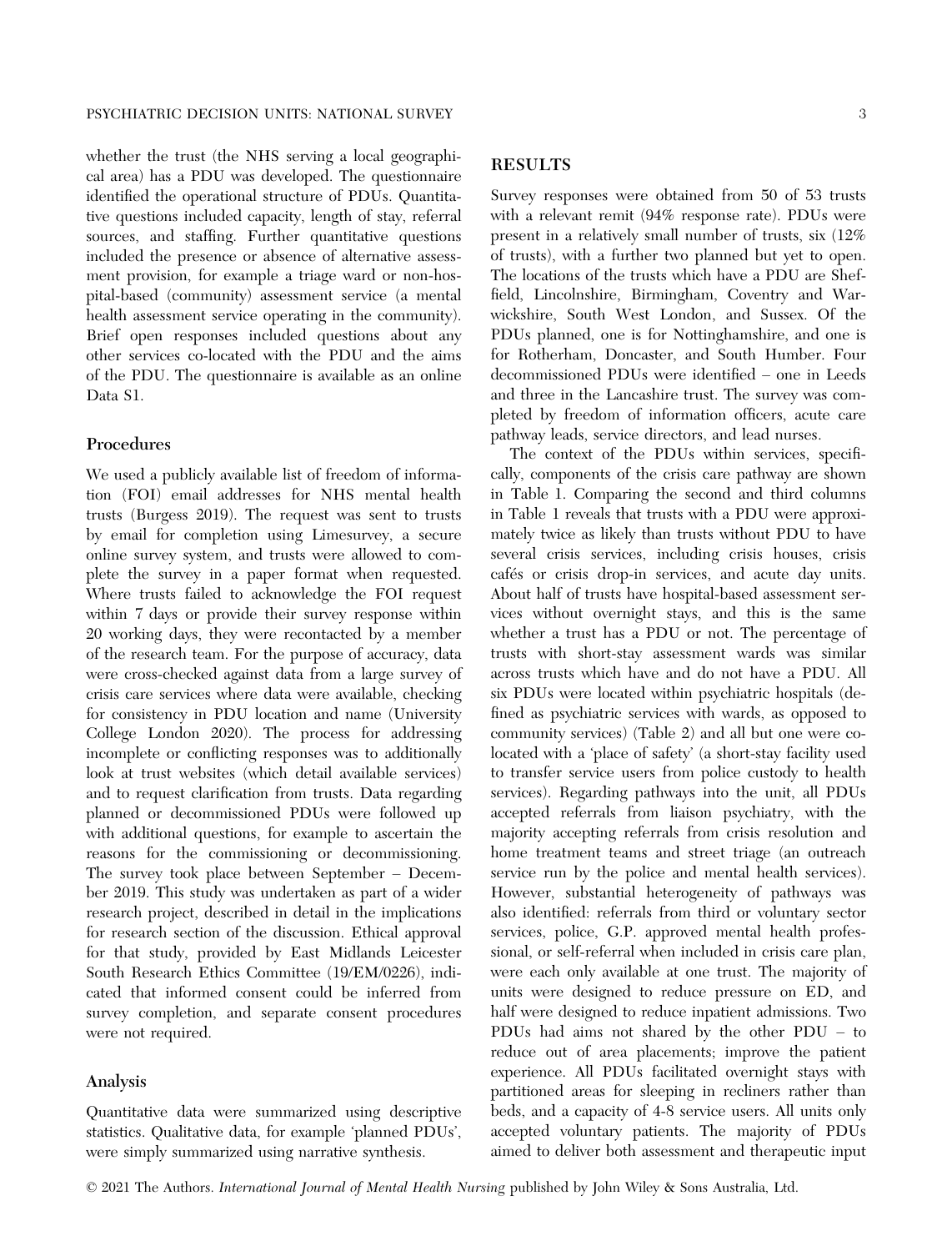TABLE 1 Characteristics of mental health crisis care pathways in England

| Components of crisis care path-<br>way                                    | Trusts nation-<br>ally $n/N$ $(\%)$ | Trusts with<br>PDU $n/N$ (%) |
|---------------------------------------------------------------------------|-------------------------------------|------------------------------|
| Psychiatric Decision Unit                                                 | 6/50(12)                            |                              |
| Community-based assessment<br>service <sup>†</sup>                        | 50/50 (100)                         | $6/6$ (100)                  |
| Hospital-based assessment service<br>without overnight stays <sup>1</sup> | 23/50(46)                           | 3/6(50)                      |
| Street triage service <sup>§</sup>                                        | 29/50 (58)                          | 5/6(83)                      |
| Sanctuary/crisis café <sup>1</sup> /crisis drop-in<br>service             | 18/50(36)                           | 4/6(66)                      |
| Crisis $House(s)^{\mathbb{I}}$                                            | 17/50(34)                           | 4/6(66)                      |
| Acute Day Unit                                                            | 7/50 (14)                           | $2/6$ (33)                   |
| Crisis Family Placements                                                  | 1/50(2)                             | 0/6(0)                       |
| Short-stay assessment wards                                               |                                     |                              |
| Triage or short-stay assessment<br>ward                                   | 13/50(26)                           | 1/6(17)                      |
| Maximum length of stay on triage or short-stay assessment ward:           |                                     |                              |
| $1-7$ days                                                                | 4/13(31)                            |                              |
| More than 7 days                                                          | 9/13(69)                            |                              |
| Number of triage/short-stay assessment wards at trust:                    |                                     |                              |
| One ward                                                                  | 7/13(54)                            |                              |
| Two wards                                                                 | 5/13(38)                            |                              |
| Three wards                                                               | 1/13(8)                             |                              |
| Number of triage/short-stay assessment beds at trust:                     |                                     |                              |
| Less than 10 beds                                                         | 3/13(23)                            |                              |
| $10$ to $19$ beds                                                         | 5/13(38)                            |                              |
| $20$ beds $+$                                                             | 5/13(38)                            |                              |

† Community-based assessment: a mental health assessment service operating in the community.

‡ hospital-based assessment without overnight stay: e.g. psychiatric liaison, assessment lounge operating as an extension of the ED, mental health ED.

§ Street triage: an emergency response service with mental health professionals providing telephone support or accompanying police and paramedics.

¶ Crisis cafe: a safe, drop-in environment staffed by mental health workers.

††Crisis house: an acute residential service in the community with 24-hours staffing, intended to provide an alternative for some people who would otherwise be admitted to hospital. – data either not available or applicable.

(4/6). PDUs have a high staff:patient ratio. In the day, the mean staff:patient ratio for nurses and healthcare assistants combined was  $1:2.1$ ; SD = 1.2, rising at night to a mean of 1:2.3 ( $SD = 1.2$ ). Staffing includes some allocated staff time from psychiatry (Table 3). Although all units have a high staff:patient ratio, a sizeable difference was observed; units ranged from 1:1 staffing to 1:4 staffing.

Several decommissioned PDUs were identified – one in Leeds and three in the Lancashire trust in an

TABLE 2 Characteristics of PDUs

| Theme                        | PDU characteristic                                               | $n/N$ $(\%)$   |
|------------------------------|------------------------------------------------------------------|----------------|
| PDU Setting                  | Psychiatric hospital                                             | $6/6$ $(100)$  |
|                              | Acute hospital                                                   | $1/6$ $(17)*$  |
|                              | Co-located with place of safety<br>(section 136 suite) $\dagger$ | 5/6(83)        |
| Trust-wide aim<br>of service | Reduce presentations at ED                                       | 4/6(67)        |
|                              | Reduce ED breaches                                               | 3/6(50)        |
|                              | Reduce inpatient admissions                                      | 3/6(50)        |
|                              | Reduce out of area beds                                          | 1/6(17)        |
|                              | Improve patient experience                                       | 1/6(17)        |
|                              | Two or more aims                                                 | 5/6(83)        |
| PDU                          | Overnight stays                                                  | 6/6(100)       |
| Environment                  |                                                                  |                |
|                              | Recliners rather than beds                                       | $6/6$ (100)    |
|                              | Partitioned areas                                                | 6/6(100)       |
| Maximum<br>hours of stay     | 12 hours                                                         | 2/6(33)        |
|                              | 23 hours                                                         | 1/6(17)        |
|                              | 2 days                                                           | $2/6$ (33)     |
|                              | 3 days                                                           | 1/6(17)        |
| Referral/entry<br>to unit    | Voluntary admissions only                                        | 6/6(100)       |
|                              | Liaison psychiatry                                               | 6/6 (100)      |
|                              | Crisis resolution and home                                       | 5/6(83)        |
|                              | treatment team                                                   |                |
|                              | Street triage                                                    | 5/6(83)        |
|                              | Community mental health team                                     | $2/6$ (33)     |
|                              | G.P.                                                             | 1/6(17)        |
|                              | Third or voluntary sector services                               | 1/6(17)        |
|                              | Police                                                           | 1/6(17)        |
|                              | Self-referral                                                    | 0/6(0)         |
|                              | Self-referral if included in crisis care                         | 1/6(17)        |
|                              | plan (also known as joint crisis                                 |                |
|                              | plan), a plan developed between                                  |                |
|                              | service users and their clinical                                 |                |
|                              | teams, typically for service users                               |                |
|                              | who experience crisis frequently<br>Approved Mental Health       | 1/6(17)        |
|                              | Professional                                                     |                |
| Activity on unit             | Primarily assessment                                             | 1/6(17)        |
|                              | Primarily therapeutic input                                      | 1/6(17)        |
|                              | Both assessment and therapeutic<br>input                         | 4/6(67)        |
| Capacity and                 |                                                                  | Mean $(SD)$ ,  |
| duration of stay             |                                                                  | range $(N)$    |
|                              | Capacity                                                         | $5.6(1.4), 4-$ |
|                              |                                                                  | 8(6)           |
|                              | Average length of stay on unit                                   | 25.3(18.4),    |
|                              | (hours)                                                          | $8-48(6)$      |

\*This PDU is co-located with both a psychiatric and acute hospital.

† Place of safety (section 136 suite): service users considered a danger to themselves or others by the police are detained here for assessment.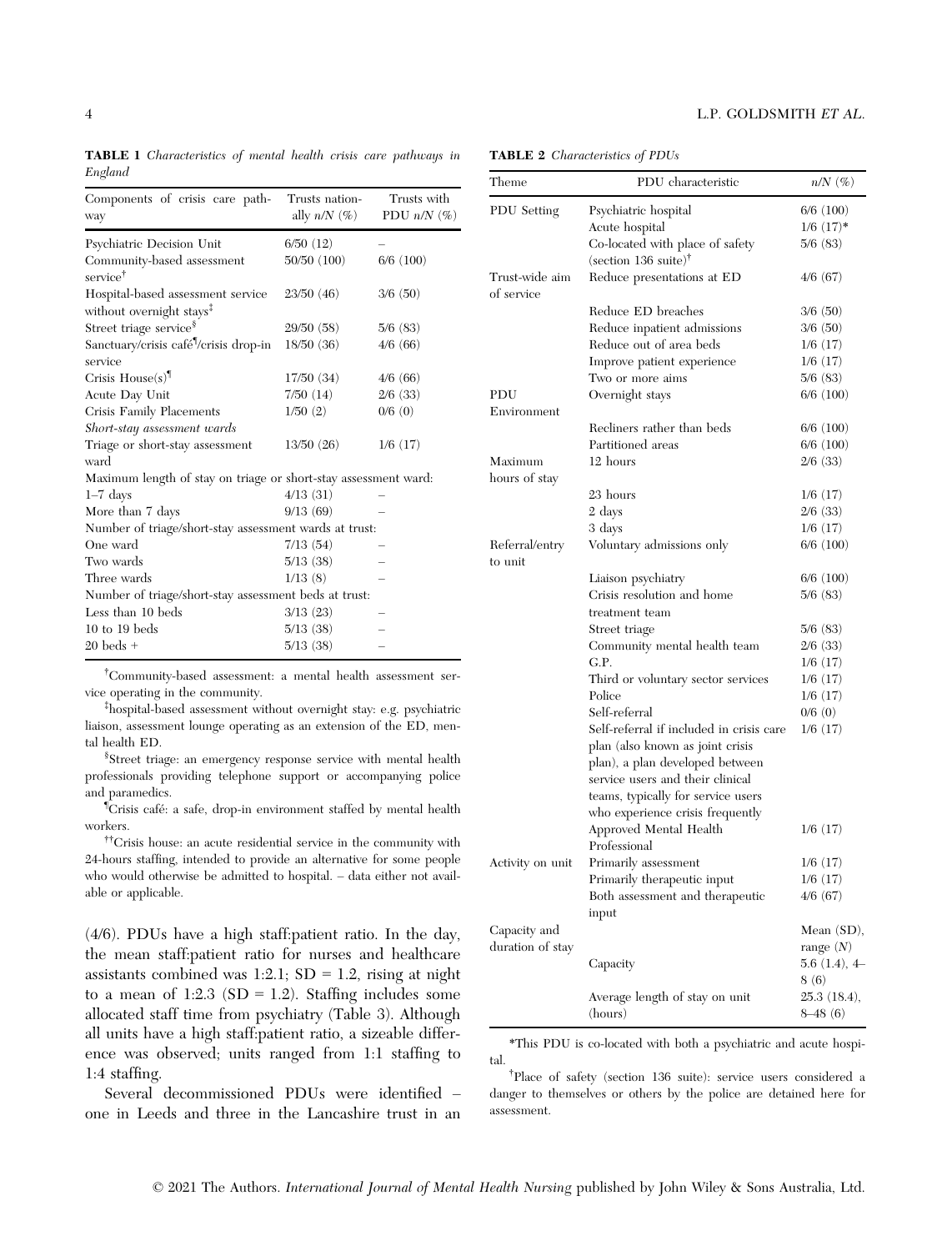| Mental health nurses $n/N$<br>$(\%)$                | Junior nurses<br>$\Delta$ (band* 5) $n/N$ $(\%)$ | Senior nurses<br>$\Delta$ (band* 6) $n/N$ (%) | Number of staff on a day shift<br>Mean $(SD)$ range                                                             | Number of staff on a night shift<br>Mean $(SD)$ range                                                             |
|-----------------------------------------------------|--------------------------------------------------|-----------------------------------------------|-----------------------------------------------------------------------------------------------------------------|-------------------------------------------------------------------------------------------------------------------|
| $6/6$ $(100)$                                       | 1/6(17)                                          | 6/6(100)                                      | $1.7(0.81), 1-3$                                                                                                | $1.7(0.81), 1-3$                                                                                                  |
| Healthcare assistants $n/N$<br>$(\%)$               | Band 2 $n/N$ (%)                                 | Band 3 $n/N$ (%)                              |                                                                                                                 |                                                                                                                   |
| 5/6(83)                                             | 1/5(20)                                          | 4/5(80)                                       | $1.6(0.55), 1-2$                                                                                                | $1.4(0.55), 1-2$                                                                                                  |
| Staff: patient ratio for nurses<br>and HCA combined |                                                  |                                               | Combined staff: patient ratio for<br>nurses and HCA (day)<br>ratio $(SD)$ , range<br>1:2.1 $(1.2)$ , 1:1 to 1:4 | Combined staff: patient ratio for<br>nurses and HCA (night)<br>ratio $(SD)$ , range<br>1:2.3 $(1.2)$ , 1:1 to 1:4 |
| Psychiatrist (part time) $n/N$<br>$(\%)$            |                                                  |                                               |                                                                                                                 |                                                                                                                   |
| $6/6$ $(100)$                                       |                                                  |                                               |                                                                                                                 |                                                                                                                   |
| Administrative support $n/N$<br>$(\%)$              | Band 3 $n/N$ (%)                                 | Band 4 $n/N$ (%)                              |                                                                                                                 |                                                                                                                   |
| 4/6 (66)                                            | 1/4(25)                                          | 3/4(75)                                       |                                                                                                                 |                                                                                                                   |

TABLE 3 Staffing of PDUs

\*Bands refer to progression up the career ladder, ranging from band 5 (newly qualified nurse) to band 9 (consultant nurse). – data either not available or applicable.

apparent change of service-wide policy. The unit in Leeds had operated with ward status which had left staff unable to refer patients for inpatient care, when needed, as they were considered to already have a bed space. This meant a protracted length of stay for some patients in what was designed to be a short-stay unit with communal sleeping areas. A Lancashire unit received an unfavourable quality report due to, again, lengthy patient stays, as well as dissatisfaction with the unit layout and sleeping arrangement (Care Quality Commission 2019). The Lancashire trust has now opened three new crisis assessment spaces for mental health, in an apparent repurposing of the PDUs.

#### DISCUSSION

PDUs are not especially widespread but are still being commissioned and decommissioned. It is currently unclear whether this is an innovation in crisis care which is likely to be sustained. This reflects the lack of research evidence about their effectiveness, supporting our rationale for undertaking the current study in order to provide a basis for the robust evaluation of PDUs. This approach follows the precedent set by Lloyd-Evans et al. (2017), and Lamb et al. (2019) to robustly evaluate crisis resolution teams. The study confirms that while there are common features between PDUs, there are differences including, for example length of stay, staff:patient ratio, and referral routes, including whether service users are able to agree a plan in advance that their crisis care should be conducted at a PDU, and referral from voluntary/third sector organizations. This variation indicates that the optimal configuration for PDUs has not yet been established. Therefore, research into PDUs will need to consider organizational-level variables and how the PDU configuration affects the impact of the unit. Local variation in the types of crisis care services and routes through crisis services were found, indicating that PDUs do not operate within standardized contexts. This lack of standardization will affect the impact of PDUs on wider outcomes (e.g. inpatient admissions). There is no evidence to suggest that trusts open either a PDU or short-stay assessment ward, given the percentage of trusts with at least one of these wards is similar in trusts with and without a PDU. Furthermore, the results suggest that PDUs tend to operate in areas with a large range of crisis services. Approximately, twice as many trusts with a PDU also have a crisis cafe/drop-in service, a crisis house, and an acute day unit compared to trusts without a PDU. Whilst it is important not to over-interpret data from six trusts, it may indicate that trusts which invest in multi-component, complex crisis care systems tend to set up a PDU alongside other innovative crisis care services. This may indicate that trusts with PDUs may be prioritizing crisis care, and that research into the impact of PDUs should take into account contextual variation in crisis care pathways. The need for research to determine whether multicomponent crisis care systems, which may offer more options for care but risk discontinuity, are more or less effective than simple systems is also indicated.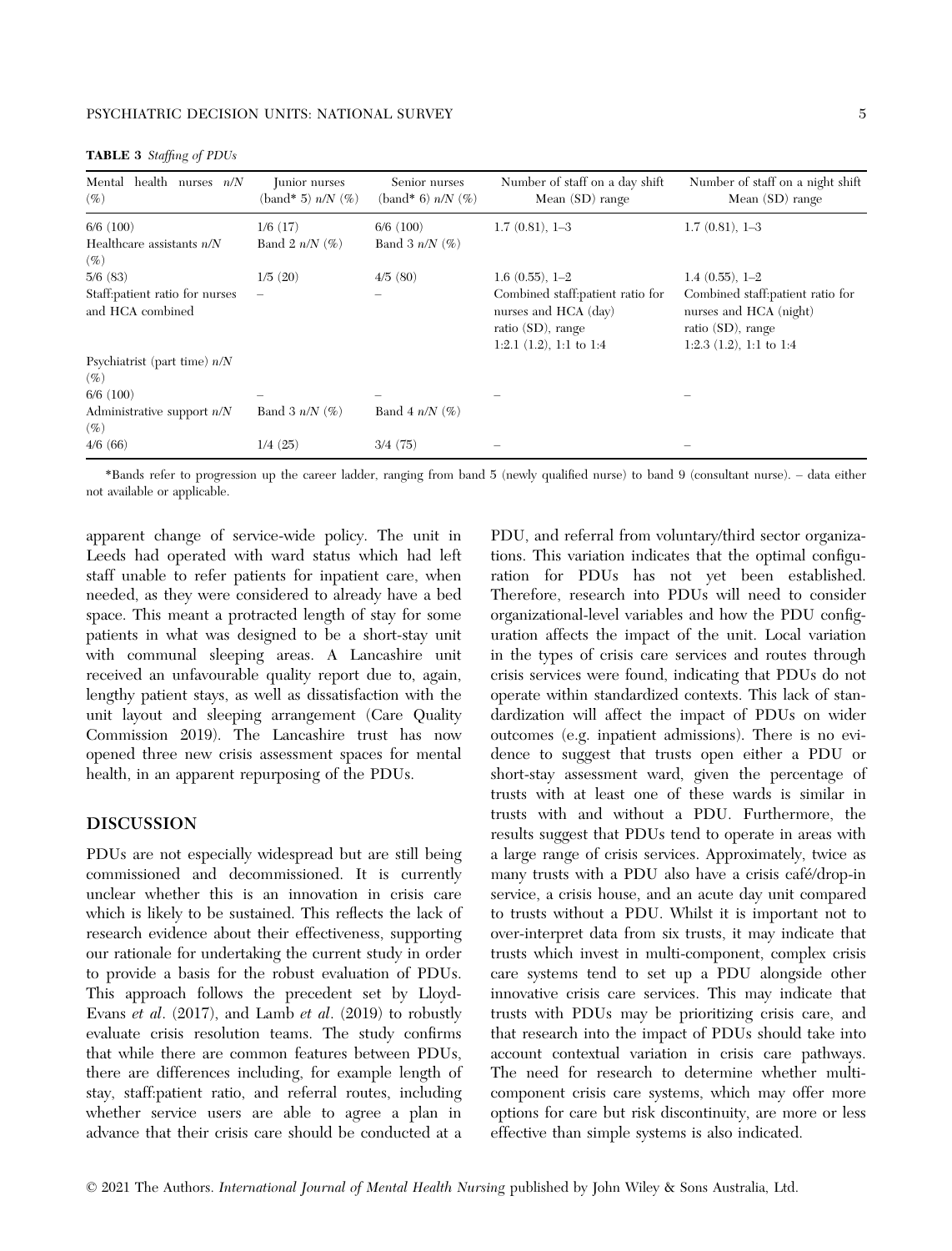It is noteworthy that several PDUs had been decommissioned, with unfavourable quality reports a contributing factor. It is currently unclear whether these reports are highlighting service inadequacies or underlying differences in the conception of how a short-stay crisis unit should operate (e.g. whether recliners rather than beds are appropriate). There is also the possibility that quality assessment idiosyncrasies, such as how a bed space is defined, might be relevant. The three closed Lancashire PDUs are now operating as acute mental health assessment spaces which function as an extension of the ED. It might be the case that this format more effectively addresses breaches of the 4-hour target that is such a key outcome in UK emergency departments (Bobrovitz et al. 2017), in possibly another example of technicalities of assessment determining service provision.

Whilst there is some commonality in the aim of PDUs, the variation in aims might reflect a lack of consensus about what PDUs are for. In terms of treatment quality, the PDU is designed to provide care in a therapeutic space, with specialist mental health staff and a high staff–patient ratio of around 1:2. Across all mental health wards, this is 1:4 (Ball & Pike 2009). This very substantial difference in the staff–patient ratio suggests the need for a health economics evaluation and the possibility of improved patient experience and care in PDUs, yet this was the stated aim in only one trust. Another reason that patient experience might be anticipated to be an aim of PDUs is that these units might help ameliorate the difficulties mental health patients experience with the ED environment, one-third of whom reported unsatisfactory experiences of care there (NHS England 2014), by providing more sympathetic, specialist care in a calmer environment.

Internationally, there is a similar heterogeneity to the aim and function of the overseas counterparts to the PDU, although the psychiatric emergency service 'PES' in the United States is very popular among US healthcare providers. PES is an umbrella term, covering many different models of crisis care (Zeller 2019). These units can be in hospital or community settings, accepting both involuntary and voluntary patients, some providing both a therapeutic environment and detox services. Some units in the PES model, often known as 'designated PES', are similar to PDUs in their focus on reducing time spent in and presentations to the ED, rapidly stabilizing service users in 24– 48 hours to the point of discharge and reducing inpatient admissions (Zeller & Cerny 2008). To date, there have been no national mapping surveys of PES units in

the United States, although it has been estimated that several hundred of these units exist across the country (Zeller S. personal communication, 2020). A survey sent to known PES units across the United States found that almost half (25/51) of these facilities were a designated PES (Currier & Allen 2003). Designated PES units have been found to reduce boarding times for mental health patients in the ED and improve patient experience (Ledet & Chatmon 2019; Zeller 2013), though research on outcomes for PES units is still in its early stages.

#### Strengths and limitations

This is the first survey internationally to identify, within a country, the prevalence and scope of PDUs, the structure and activities, provision of care offered, variation in unit configuration, and differences between the crisis care pathway provision between healthcare providers with and without a PDU. The survey had a very high response rate, indicating that the results are representative of NHS trusts in England. The data provides a cross-sectional summary of PDUs and the crisis care pathway at the time of completion of the survey and provides little information about changes over time. Psychiatric Decision Units are relatively new elements of the crisis care pathway in England, and it is possible that questions were interpreted in different ways by different respondents. However, the positions of the respondents suggest the respondents were wellplaced to complete the survey accurately. This was additionally addressed through cross-checking results.

## Implications for research

There are five priorities for future research: (i) examine the effects of PDUs on service parameters, patient flows, and trust-wide targets, (ii) identify changes in service use following a service user's first stay on a decision unit, (iii) explore service users' experiences of PDUs and other forms of crisis care from a qualitative perspective, (iv) understand the comparative costs of alternative models of crisis care, and (v) understand the optimal configuration of a PDU. A national funded study is currently underway which includes a synthetic control study and interrupted time series study (Goldsmith *et al.* 2020) to address priority (i), a cohort study to address priority (ii), qualitative interviews with both staff and service users to address priority (iii), an economic evaluation to address point (iv), and a synthesis of data across these investigations to address the final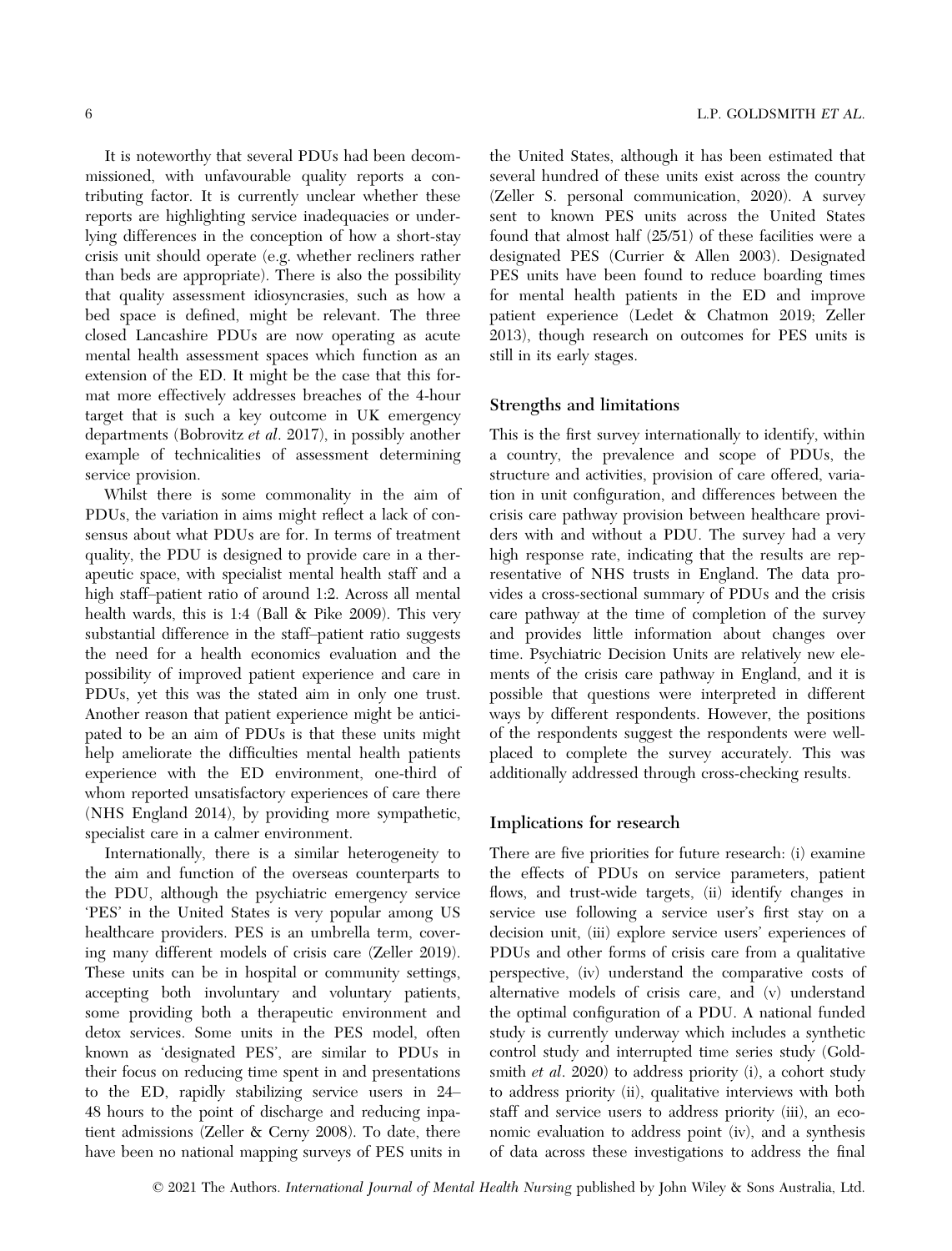priority (v). Further research priorities include exploring the experiences of carers of service users admitted to PDUs and further national mapping studies of short-stay crisis units, particularly in the United States where PES units are more well-established, to understand more about these units and their variation. It is important to explore the care pathways taken following discharge from PDUs, as use of other services is likely to be relevant for further crisis prevention (Paton et al. 2016).

#### Implications for practice

PDUs are nurse-led, and thus, it is important to understand, with respect to nursing leadership and practice, the remit of a PDU, staffing considerations, from where to accept referrals, and how the planned PDU will intersect with other elements of the crisis care pathway. PDUs are present in multi-component, integrated crisis care pathways, offering a range of crisis care services. Understanding the wider context of care delivery in PDUs and the emerging nature of the evidence behind development of the service perhaps provides reassurance and direction for developing clinical practice, improving quality, and providing leadership in the development of PDUs as part of wider crisis care pathway.

# ACKNOWLEDGEMENT

We would like to thank the St George's University of London Peer Expertize in Education and Research (PEER) group for their contribution to the design of this project.

#### ETHICS APPROVAL AND CONSENT TO PARTICIPATE

The research reported here uses freedom of information requests and has no participants. As such, ethical approval is not required. The broader project was given favourable opinion from the East Midlands Leicester South Research Ethics Committee (19/EM/0226) on 12th August 2019 and was run in accordance with Good Clinical Practice guidelines.

# FUNDING

This work was funded by the National Institute of Health Research (NIHR) Health Services and Delivery Research (grant number 17/49/70); [https://fundingawa](https://fundingawards.nihr.ac.uk/award/17/49/70)

#### Data Availability Statement

The data that support the findings of this study are available from the corresponding author, upon reasonable request.

#### **REFERENCES**

- Ball, J. & Pike, G. (2009). Past imperfect, future tense Nurses' employment and morale in 2009. Results from the RCN Employment Survey. Royal College of Nursing. http:// www.wales.nhs.uk/sitesplus/documents/861/Past% 20imperfect,%20future%20tense%20-%20Nurses%27% 20employment%20%26%20morale%20in%2020091.pdf [cited 12/11/20202].
- Bobrovitz, N., Lasserson, D.S. & Briggs, A.D. (2017). Who breaches the four-hour emergency department wait time target? A retrospective analysis of 374,000 emergency department attendances between 2008 and 2013 at a type 1 emergency department in England. BMC Emergency Medicine, 17 (1). [https://doi.org/10.1186/s12873-017-0145-](https://doi.org/10.1186/s12873-017-0145-2)  $\mathcal{Q}$
- Braitberg, G., Gerdtz, M., Harding, S., Pincus, S., Thompson, M. & Knott, J. (2018). Behavioural assessment unit improves outcomes for patients with complex psychosocial needs. Emergency Medicine Australasia, 30 (3), 353–358.
- Burgess, M. (2019). FOI emails for NHS mental health trusts/ NHS Mental Health Trusts - Freedom of Information: Sheet1. FOI Directory. [http://www.foi.directory/nhs-menta](http://www.foi.directory/nhs-mental-health-trusts-2/) [l-health-trusts-2/](http://www.foi.directory/nhs-mental-health-trusts-2/) [12/11/2020].
- Care Quality Commission (2019). Lancashire Care NHS Trust: Evidence Appendix. [https://www.cqc.org.uk/sites/](https://www.cqc.org.uk/sites/default/files/Lancashire%2520Care%2520NHS%2520Trust%2520Evidence%2520appendix%2520published%252011%2520September%25202019.pdf) [default/files/Lancashire%20Care%20NHS%20Trust%](https://www.cqc.org.uk/sites/default/files/Lancashire%2520Care%2520NHS%2520Trust%2520Evidence%2520appendix%2520published%252011%2520September%25202019.pdf) [20Evidence%20appendix%20published%2011%20Septe](https://www.cqc.org.uk/sites/default/files/Lancashire%2520Care%2520NHS%2520Trust%2520Evidence%2520appendix%2520published%252011%2520September%25202019.pdf) [mber%202019.pdf](https://www.cqc.org.uk/sites/default/files/Lancashire%2520Care%2520NHS%2520Trust%2520Evidence%2520appendix%2520published%252011%2520September%25202019.pdf) [cited 12/11/2020].
- Clibbens, N., Harrop, D. & Blackett, S. (2018). Early discharge in acute mental health: A rapid literature review. International Journal of Mental Health Nursing, 27 (5), 1305–1325.
- Crisp, N., Smith, G. & Nicholson, K. (2016). Old Problems, New Solutions–Improving Acute Psychiatric Care for Adults in England. The Commission on Acute Adult Psychiatric Care. [https://www.rcpsych.ac.uk/docs/default](https://www.rcpsych.ac.uk/docs/default-source/improving-care/better-mh-policy/policy/policy-old-problems-new-solutions-caapc-report-england.pdf?sfvrsn=7563102e_2)[source/improving-care/better-mh-policy/policy/policy-old](https://www.rcpsych.ac.uk/docs/default-source/improving-care/better-mh-policy/policy/policy-old-problems-new-solutions-caapc-report-england.pdf?sfvrsn=7563102e_2)[problems-new-solutions-caapc-report-england.pdf?sfvrsn=](https://www.rcpsych.ac.uk/docs/default-source/improving-care/better-mh-policy/policy/policy-old-problems-new-solutions-caapc-report-england.pdf?sfvrsn=7563102e_2) [7563102e\\_2](https://www.rcpsych.ac.uk/docs/default-source/improving-care/better-mh-policy/policy/policy-old-problems-new-solutions-caapc-report-england.pdf?sfvrsn=7563102e_2) [cited 12/11/2020].
- Currier, G.W. & Allen, M. (2003). Organization and function of academic psychiatric emergency services. General Hospital Psychiatry, 25 (2), 124–129.
- Damsa, C., Lazignac, C., Cailhol, L., Di Clemente, T., Haupert, J. & Pull, C. (2005). Major depressive disorders and psychiatric emergencies: a naturalistic study on crisis

© 2021 The Authors. International Journal of Mental Health Nursing published by John Wiley & Sons Australia, Ltd.